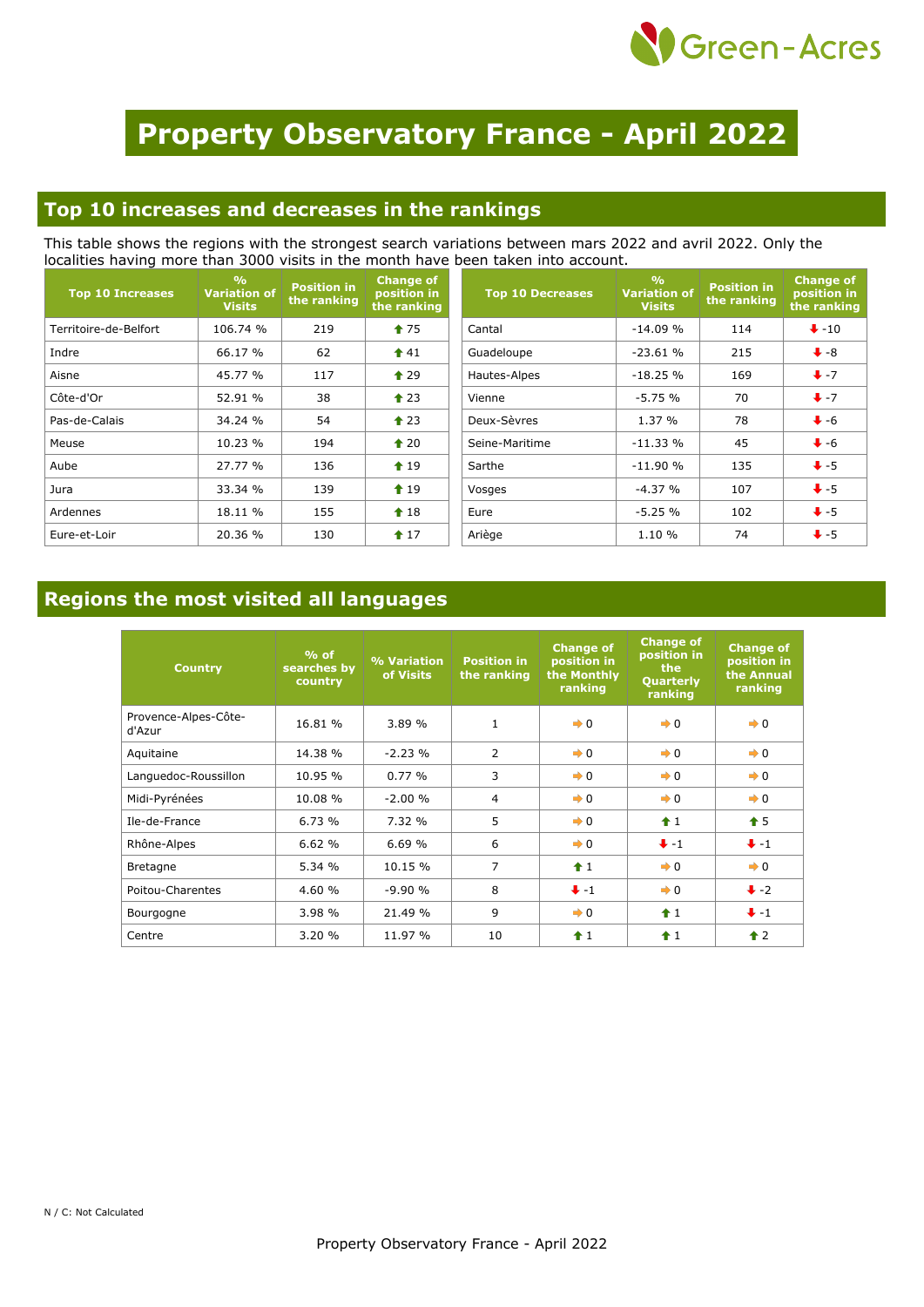

## **Department the most visited all languages**

| <b>Department</b> | $%$ of<br>searches by<br><b>Department</b> | % Variation<br>of Visits | <b>Position in</b><br>the ranking | <b>Change of</b><br>position in<br>the Monthly<br>ranking | <b>Change of</b><br>position in<br>the<br>Quarterly<br>ranking | <b>Change of</b><br>position in<br>the Annual<br>ranking |
|-------------------|--------------------------------------------|--------------------------|-----------------------------------|-----------------------------------------------------------|----------------------------------------------------------------|----------------------------------------------------------|
| Dordogne          | 7.23%                                      | $-5.72%$                 | $\mathbf{1}$                      | $\rightarrow 0$                                           | $\rightarrow 0$                                                | $\rightarrow 0$                                          |
| Alpes-Maritimes   | 5.97 %                                     | 4.35 %                   | $\overline{2}$                    | $\rightarrow 0$                                           | $+1$                                                           | $\hat{1}$                                                |
| Var               | 5.54 %                                     | $-2.49%$                 | 3                                 | $\rightarrow 0$                                           | $+ -1$                                                         | $+ -1$                                                   |
| Gard              | 3.16%                                      | 10.02 %                  | 4                                 | $\hat{+}1$                                                | $\rightarrow 0$                                                | $\rightarrow 0$                                          |
| Hérault           | 3.01 %                                     | $-7.95%$                 | 5                                 | $+ -1$                                                    | $\rightarrow 0$                                                | $\triangleq$ 3                                           |
| Aude              | 2.70 %                                     | 3.35%                    | 6                                 | $\triangle$ 2                                             | $+1$                                                           | $\rightarrow 0$                                          |
| Vaucluse          | 2.64 %                                     | 11.79 %                  | 7                                 | $\triangle$ 2                                             | $\triangle$ 3                                                  | $\bigstar$ -2                                            |
| Lot-et-Garonne    | 2.53%                                      | $-8.79%$                 | 8                                 | $+ -1$                                                    | $\ddot{\bullet}$ -2                                            | $+ -1$                                                   |
| Gironde           | 2.46 %                                     | 12.26 %                  | 9                                 | $\hat{\mathbf{T}}$ 3                                      | $\hat{\mathbf{r}}$ 4                                           | $\bullet$ 6                                              |
| Gers              | 2.37%                                      | $-16.06%$                | 10                                | $+ -4$                                                    | $\triangle$ 2                                                  | $+ -1$                                                   |

## **Departments the most visited by visitor language**

#### **French**

| <b>Department</b> | $%$ of<br>searches by<br><b>Department</b> | % Variation<br>of Visits | <b>Position in</b><br>the ranking | <b>Change of</b><br>position in<br>the Monthly<br>ranking | <b>Change of</b><br>position in<br>the<br>Quarterly<br>ranking | <b>Change of</b><br>position in<br>the Annual<br>ranking |
|-------------------|--------------------------------------------|--------------------------|-----------------------------------|-----------------------------------------------------------|----------------------------------------------------------------|----------------------------------------------------------|
| Dordogne          | 7.14%                                      | $-7.48%$                 | $\mathbf{1}$                      | $\rightarrow 0$                                           | $\rightarrow 0$                                                | $\rightarrow 0$                                          |
| Alpes-Maritimes   | 5.85 %                                     | 3.56%                    | $\overline{2}$                    | $\triangle$ 2                                             | $\hat{\mathbf{r}}$ 2                                           | $\hat{\mathbf{r}}$ 2                                     |
| Var               | 5.44%                                      | $-4.63%$                 | 3                                 | $\rightarrow 0$                                           | $+ -1$                                                         | $\rightarrow 0$                                          |
| Gard              | 3.15%                                      | 8.66 %                   | 6                                 | $\triangle$ 2                                             | $+ -1$                                                         | $+ -1$                                                   |
| Hérault           | 3.01%                                      | $-9.06%$                 | $\overline{7}$                    | $+ -1$                                                    | $\rightarrow 0$                                                | $\bullet$ 5                                              |
| Vaucluse          | 2.62%                                      | 11.08 %                  | 9                                 | $\triangleq$ 3                                            | $\hat{\mathbf{r}}$ 4                                           | $\bigvee$ -3                                             |
| Aude              | 2.61%                                      | 0.87%                    | 10                                | $\hat{1}$                                                 | $+ -1$                                                         | $\bigvee -3$                                             |
| Lot-et-Garonne    | 2.49%                                      | $-10.52%$                | 11                                | $+ -1$                                                    | $\ddot{\bullet}$ -3                                            | $\ddot{\bullet}$ -3                                      |
| Gironde           | 2.49 %                                     | 11.77 %                  | 12                                | $\hat{\mathbf{T}}$ 3                                      | $\bigstar$ 3                                                   | $\hat{+}5$                                               |
| Gers              | 2.33%                                      | $-18.47%$                | 13                                | $\ddot{\bullet}$ -4                                       | $+1$                                                           | $+ -4$                                                   |